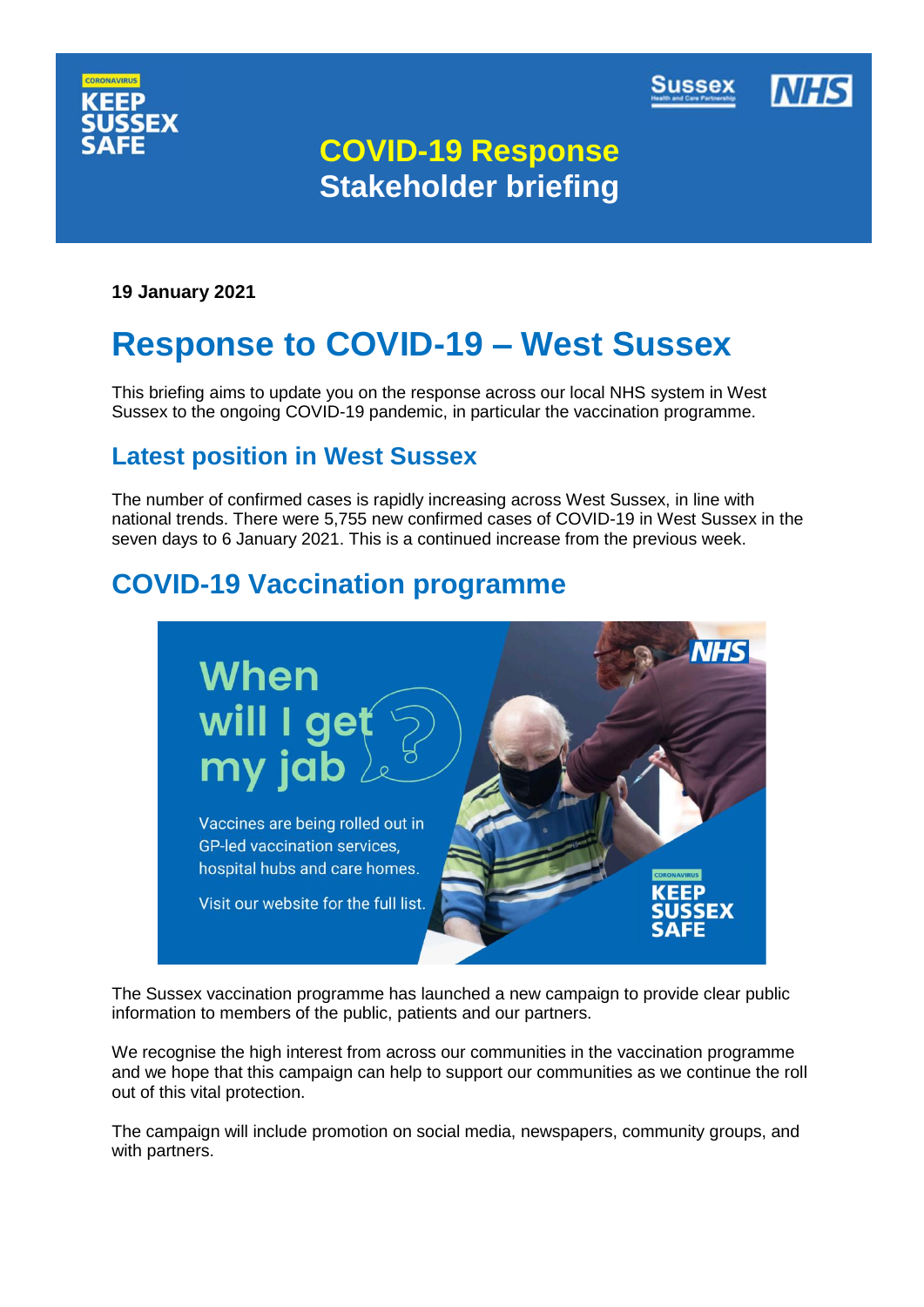# **Update on the vaccination programme in West Sussex**

There are a number of ways in which the vaccination is being rolled out to our communities:

- **A GP-led vaccination service** is where those who are in the first priority groups living in our local community will initially receive their vaccination. This involves groups of local GP practices working together to provide the vaccination to their collective patients at one location. This means that you may not receive the vaccination at your local GP; you may be required to travel to a different location nearby.
- **Hospital hubs**  local hospitals across the country have begun giving the vaccine to people over 80 who are attending for a planned appointment and frontline health and care staff. You will only receive your vaccination in this way if you have an appointment at your hospital.
- **Roving service**  the vaccine will be taken into care homes and into people's own homes if they cannot attend a vaccination site. This is being stepped up over the coming weeks as more supplies of the vaccines become available.
- **Large vaccination centres**  each county will have one large vaccination centre which will be able to give the vaccine to large numbers of people. The large vaccination centres that will service your area will be at the Brighton Centre and this is likely to be up and running at the end of the month.

# **Over 70s to begin receiving vaccination invitations**

This week the government has announced that once vaccination services have vaccinated the majority of people in the first two priority cohorts recommended by the Joint Committee on Vaccination and Immunisation (JCVI) - residents and staff in care homes for older people, those aged 80 and over and frontline health and care staff, they now have the flexibility to offer vaccinations to the next two cohorts – those aged 70 and over and clinically extremely vulnerable people.

This will keep up the pace of the vaccine roll-out, ensure that no vaccination appointments are unused and prevent wastage.

In Sussex, people aged over 80, care home residents and staff, and health and care workers remain the priority and good progress continues to be made.

Some people have begun receiving a letter from the national booking service inviting them to book appointments at the large-scale vaccination centres. The large-scale vaccination centre for Sussex is readying to open next week, pending delivery of supplies. The over 70s and clinically vulnerable people will be invited to book appointments through the national booking service.

Letters are being sent to people who live within 60 miles of a centre, so some residents in the north of Sussex will have received invitations based on their proximity to the Epsom Racecourse vaccination centre that went live last week. As more large-scale centres and pharmacy-led vaccination services come on-line these will be made available through the national booking service.

Anyone who receives an invitation from the national booking service has the choice of booking an appointment at one of the larger centres or community pharmacy-led sites offered or, if more convenient, waiting to be called by their GP.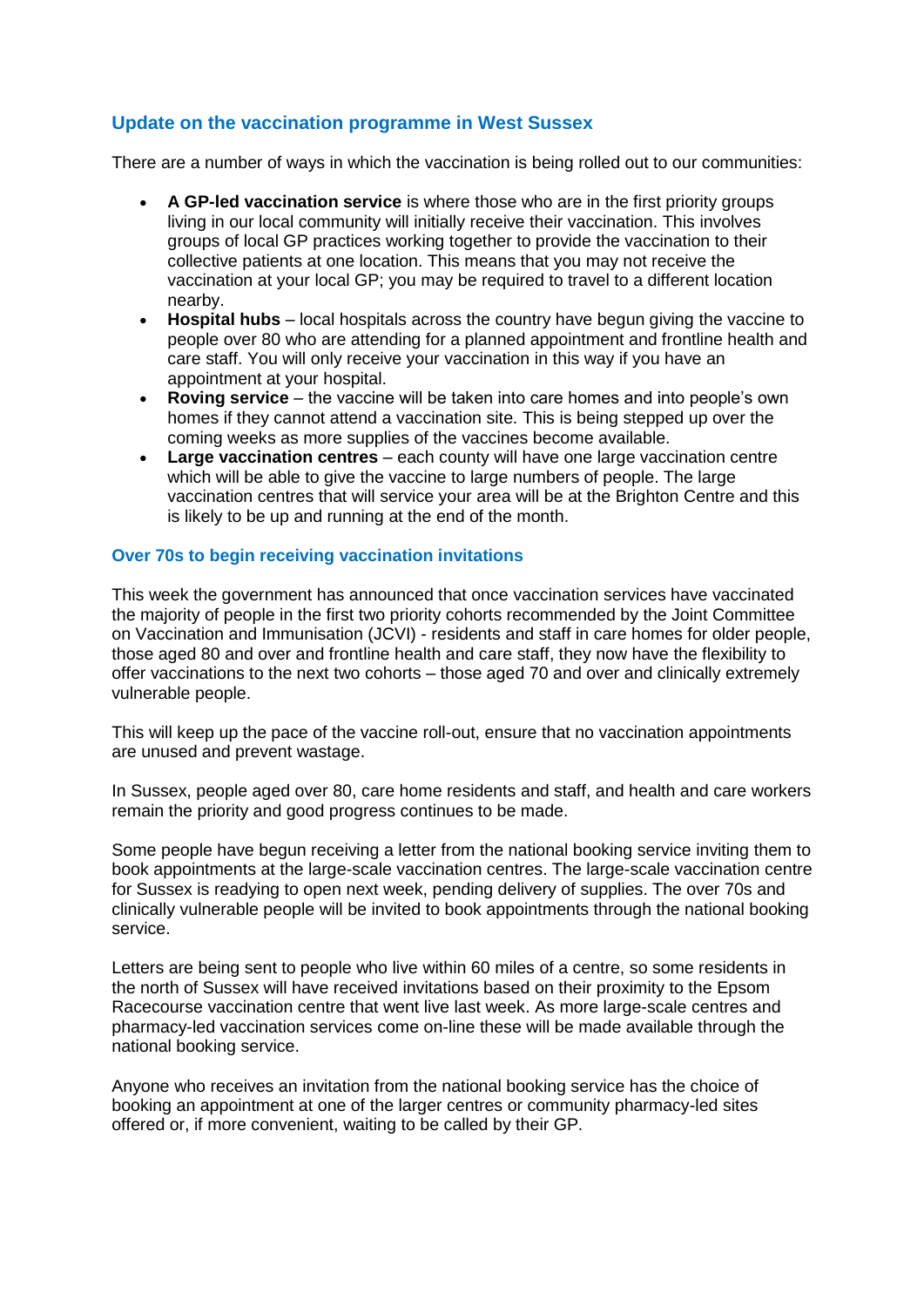# **Latest position on GP led vaccination services for West Sussex residents**

Every GP practice in West Sussex now has arrangements in place for the vaccination of their registered patients, and by the end of the week patients from all of the GP practices will have started to be invited for their vaccine appointment.

The GP led vaccination services for West Sussex are currently:

## **Adur and Worthing**

*Lancing Parish Hall, for patients at:*

- Ball Tree Surgery
- New Pond Row Surgery
- Orchard Surgery

#### *Northbourne Medical Centre, for patients at:*

- Harbour View Healthcare
- Northbourne Medical Centre
- The Manor Practice

#### *Strand Medical Group, for patients at:*

- Cornerway's Surgery
- Selden Medical Group
- Worthing Medical Group

#### *Durrington Health Centre, for patients at:*

- Barn Surgery
- Lime Tree Surgery (Phoenix)

*St Lawrence Surgery, for patients at:*

- Broadwater Medical Centre
- St Lawrence Surgery
- Victoria Road Surgery

#### **Arun**

#### *Angmering Community Centre, for patients at:*

- Coppice Surgery
- Fitzalan Medical Group

#### *Bognor Medical Centre, for patients at:*

- Arundel Surgery
- Avisford Medical Group
- Bersted Green Surgery
- Flansham Park Health Centre
- Grove House Surgery
- Maywood Health Care Centre
- The Croft Surgery
- West Meads Surgery

#### *Westcourt Medical Centre, for patients at:*

- Park Surgery
- Willow Green Surgery
- Westcourt Medical Centre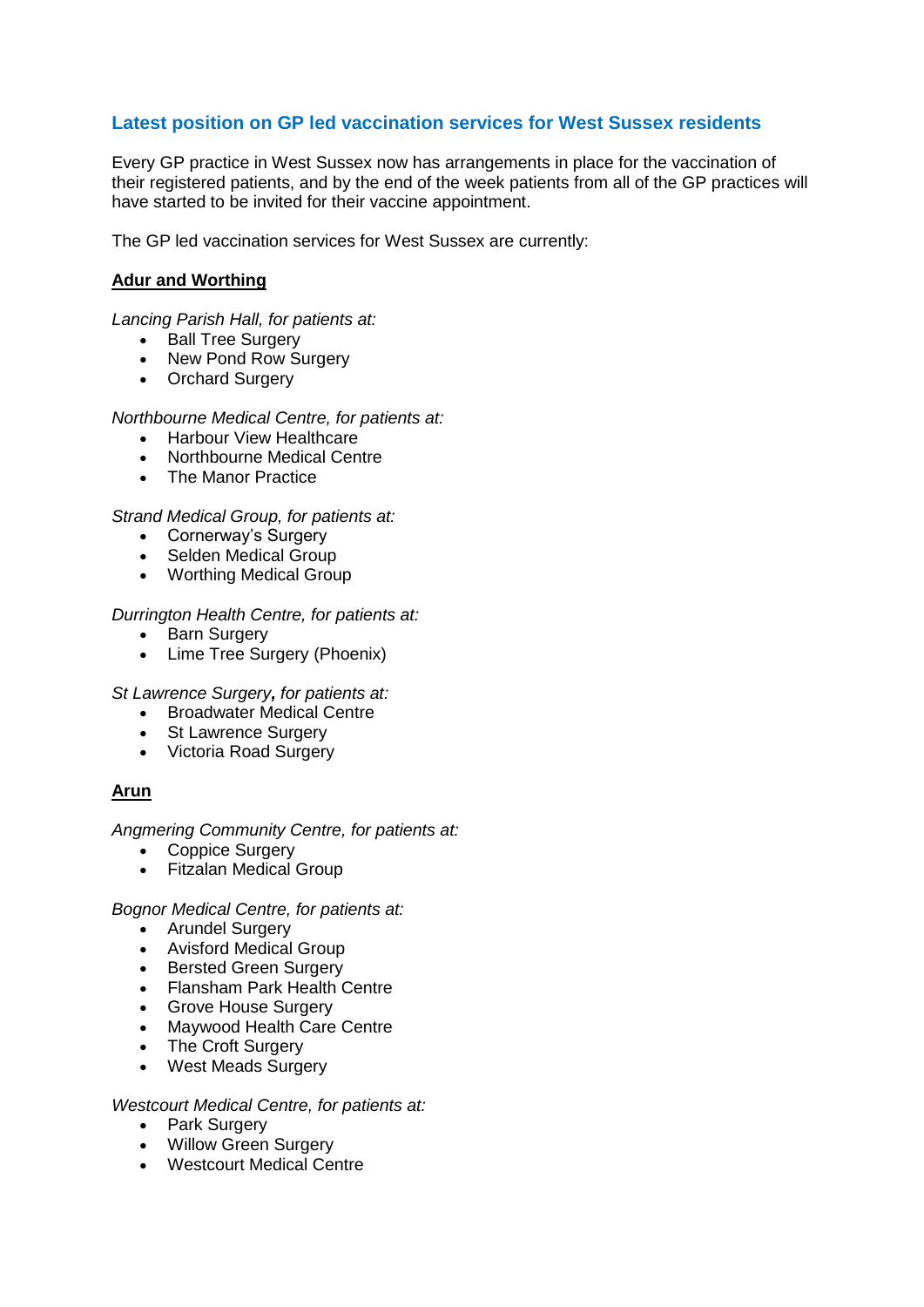# **Chichester district**

*The Selsey Centre and Tangmere Village Centre, for patients at:*

- Cathedral Medical Group
- Langley House Surgery
- Lavant Road Surgery
- Parklands Surgery
- Selsey Medical Practice
- Southbourne Surgery
- Tangmere Medical Centre
- Witterings Medical Centre

# *Petworth Surgery, for patients at:*

• Petworth Surgery

# *Pulborough Medical Group, for patients at:*

- Pulborough Medical Group
- Loxwood

# *Riverbank Medical Centre*, for patients at:

- Petworth Surgery
- Riverbank Medical Centre

The service at Riverbank Medical Centre in Midhurst goes live tomorrow and Petworth Surgery is expected to go live by the end of the month but in the meantime, Petworth Surgery patients will start to be offered vaccine appointments at Riverbank Medical Centre.

We recognise that there have been enquiries this week about how people in Chichester District will access their appointments.

We recognise that some people will have to travel further than others to get their vaccination depending on where they live in the local area. If anyone is concerned about how they will travel to get a vaccine during lockdown, it should be noted that, under the national guidance, it is permissible to receive a lift from someone or there are community transport providers offering this support in terms of transport for medical appointments. You can find information about community and non-emergency transport on the West Sussex County Council website, or call the community hub on 033 022 27980.

# **Crawley district**

*Leacroft Surgery, for patients at:*

- Bridge Medical Centre
- Ifield Medical Practice
- Langley Corner Surgery
- Leacroft Medical Practice
- Southgate Medical Group

*Saxonbrook Medical Centre, for patients at:*

- Bewbush Medical Centre
- Coachmans Medical Practice
- Furnace Green Surgery
- Gossops Green Medical Centre
- Saxonbrook Medical Centre

*Poundhill Medical Practice, for patients at:*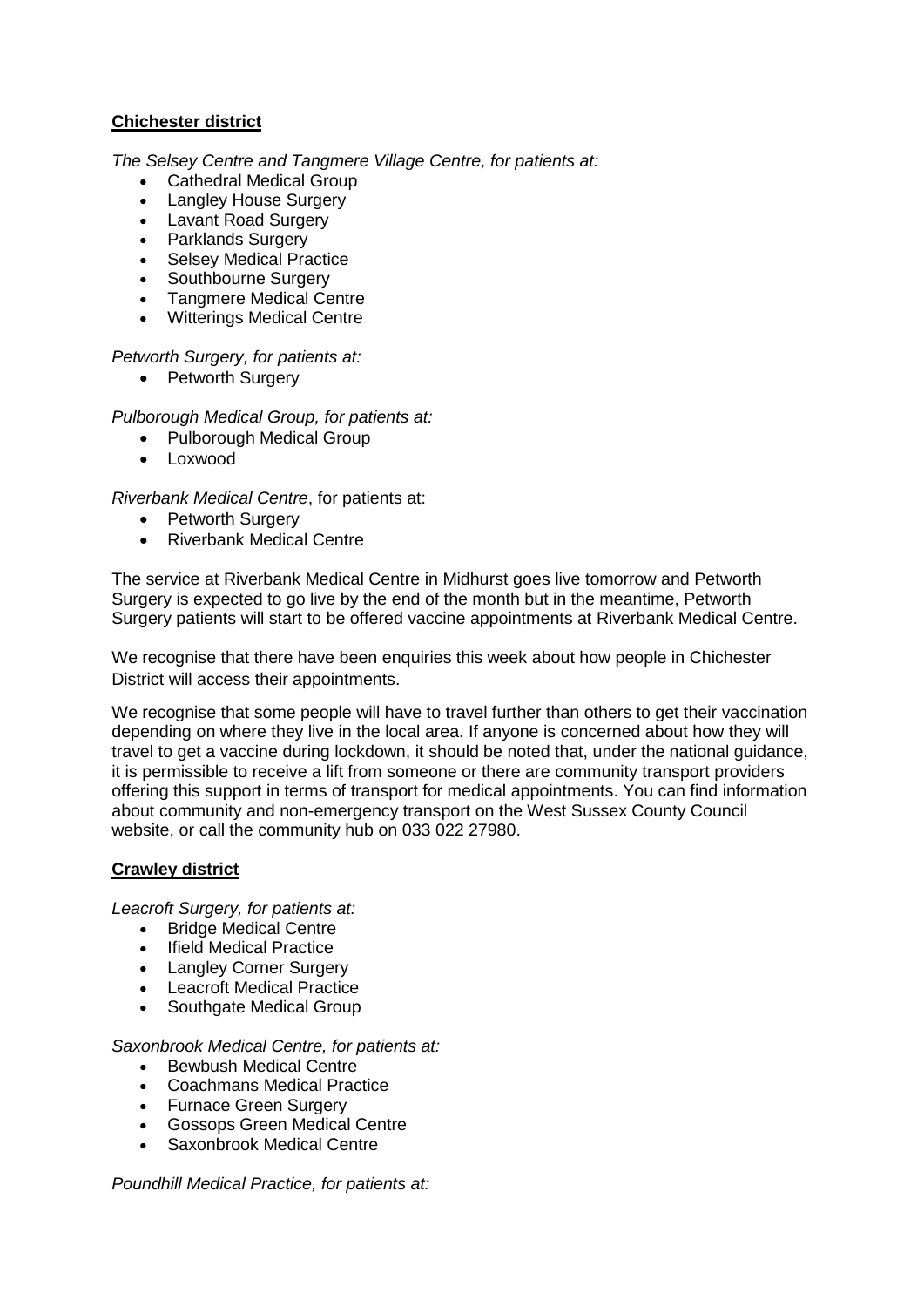- Poundhill Medical Practice
- Woodlands & Clerklands Partnership

# **Horsham district**

## *Christ's Hospital Blue Coats, for patients at:*

- Cowfold Surgery
- Rudgwick Medical Centre
- The Courtyard Surgery
- Village Surgery

# *Park Surgery, for patients at:*

- Holbrook Surgery
- Orchard Surgery
- Park Surgery
- Riverside Surgery

# *The Glebe Surgery, for patients at:*

- Billingshurst Surgery
- Henfield Medical Practice
- Steyning Health Centre
- The Glebe Surgery

# **Mid Sussex district**

*Clair Hall, Haywards Heath, for patients in Haywards Health at:*

- Dophins Practice
- Newtons Practice
- Northlands Wood Surgery
- Cuckfield Medical Centre
- Lindfield Medical Centre
- Ouse Valley Practice

#### *Clair Hall, Haywards Heath, for patients in Burgess Hill at::*

- Brow Medical Centre
- Meadows Surgery
- Mid Sussex Health Care
- Park View Health Partnership
- Silverdale Practice

## *Meridian Hall, East Grinstead, for patients at:*

- Crawley Down Health Centre
- Judges Close Surgery
- Moatfield Surgery
- Ship Street Surgery

#### **How the GP led vaccination services are working**

Each GP led vaccination service is receiving deliveries of vaccine from the national supply to provide the first vaccination to their patients.

Appointments are being offered to patients as soon as vaccine deliveries are confirmed.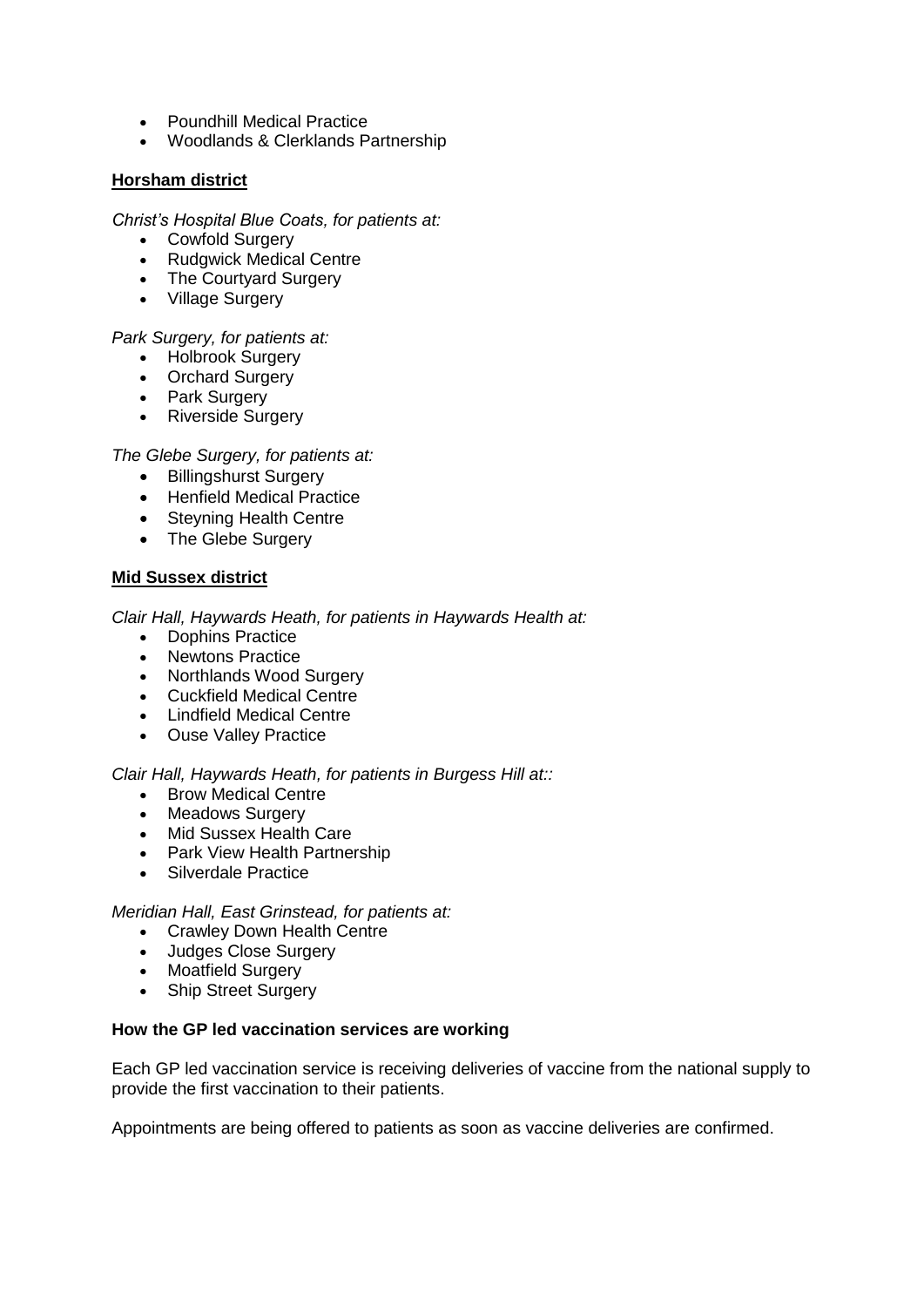The Government guidance on the timing of the second dose has been updated and is now over a 12 week period. All of our vaccination services are following this guidance and inviting their patients back for their second dose in the 12 week period.

We are working to vaccinate as many people as possible as quickly as possible, but deploying a vaccine at this scale is unprecedented. Timing will be dependent to a large extent on manufacturing timescales and supply.

We would please ask all partners to encourage the public not to call their GP practice to find out more about the vaccination programme and to make an appointment. GP practices are incredibly busy at the moment providing their day to day care for patients and they have seen an increase in calls to their teams to ask about the vaccination programme and when it will be available.

We are working with all GP practices to have clear information on their websites and working with community partners to ensure we can share the latest updates in our communities.

# **Hospital hubs**

Hospital hub vaccination services in Sussex were launched at the Royal Sussex County Hospital in Brighton on 08 December 2020. There are now eight hospital hub vaccination services across Sussex, focused on the vaccination of health and care staff, including care home staff:

- [Conquest Hospital,](https://www.esht.nhs.uk/conquest-hospital/) Hastings
- [Eastbourne District General Hospital](https://www.esht.nhs.uk/eastbourne-dgh/)
- [Mill View Hospital,](https://www.sussexpartnership.nhs.uk/location-mill-view-hospital) Hove
- [Princess Royal Hospital,](https://www.bsuh.nhs.uk/hospitals/princess-royal-hospital/) Haywards Heath
- [Queen Victoria Hospital,](https://www.qvh.nhs.uk/) East Grinstead
- [Royal Sussex County Hospital,](http://www.bsuh.nhs.uk/hospitals/royal-sussex-county-hospital/) Brighton
- [St Richards Hospital,](https://www.westernsussexhospitals.nhs.uk/our-hospitals/st-richards-hospital/) Chichester
- [Worthing Hospital](https://www.westernsussexhospitals.nhs.uk/)

# **Vaccinations in care homes**

Older people in care homes have been identified as the top priority group for the vaccine by the Joint Committee on Vaccinations and Immunisations due to their high risk from COVID-19. Care staff are also in the top priority.

More than 240 care settings in Sussex have now been vaccinated (as of 18 January 2021). Many more homes across our patch will be vaccinated this week, and we will update you on numbers again in the next briefing.

Subject to vaccine supply, we intend to vaccinate all care homes with residents over the age of 65 years old, by the 25 January, and all care homes in Sussex by mid-February 2021. We will confirm details to each home individually. This will include the appropriate information sharing and consent forms required, including any additional considerations such as mental capacity and safeguarding.